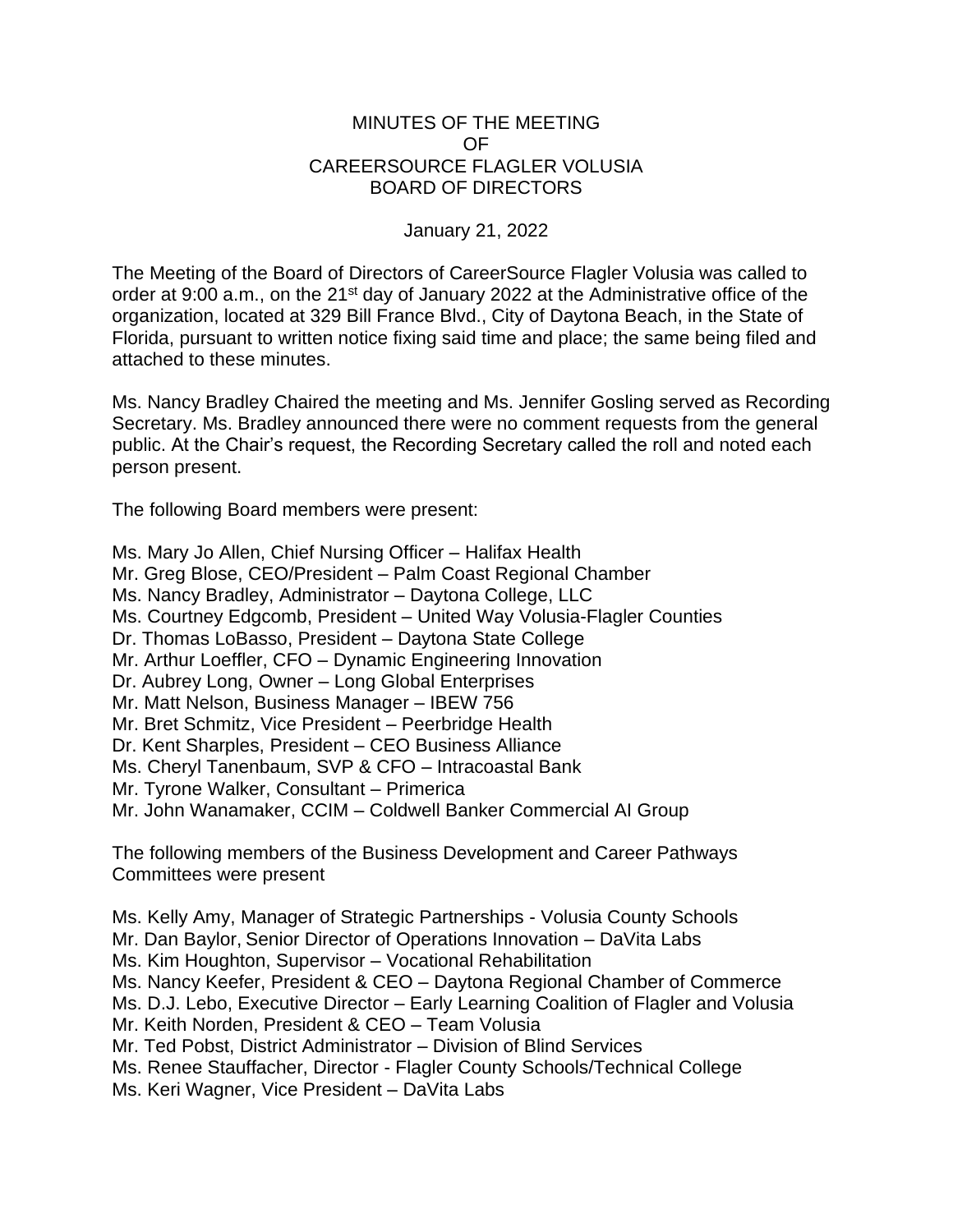Dr. Sherryl Weems, Associate Vice President – Daytona State College The following guests were present:

Ms. Marti Coley, Consultant – PinPoint Results Ms. Katrina Friel, Business Specialist – Volusia County Economic Development Mr. Al Hadeed, County Attorney – Flagler County Mr. Charles Howell, Vice President-Business Development & Technology – CareerSource Flagler Volusia Mr. Howard Johnson, Data/EFM Manager – Eckerd Connects Ms. Robin King, President & CEO – CareerSource Flagler Volusia Ms. Ann Lesizza, Chief Administrative Officer – CareerSource Flagler Volusia Ms. Christine Sikora, Vice President-Innovative Workforce Solutions – CareerSource Flagler Volusia Mr. Brian Willard, Program Director – Road to Success Ms. Jennifer Gosling, Executive Assistant – CareerSource Flagler Volusia

| <b>Item and Discussion</b>                                               | Vote     | <b>Abstain</b> |
|--------------------------------------------------------------------------|----------|----------------|
| <b>Consent Agenda</b>                                                    |          |                |
| The Board reviewed and approved the Consent Agenda unanimously.          | Approved |                |
| Legislative Update – presented by Ms. Marti Coley, Consultant,           |          |                |
| <b>PinPoint Results</b>                                                  |          |                |
|                                                                          |          |                |
| Ms. Bradley introduced Ms. Marti Coley, a Consultant for PinPoint        |          |                |
| Results, and the Advocate for the Florida Workforce Development          |          |                |
| Association. Ms. Coley discussed recent updates at the State level and   |          |                |
| bills that were currently on the floor. She advised that contrary to     |          |                |
| expectations, there was a surplus in the budget this year, and the State |          |                |
| was considering how to invest the additional funds. Ms. Coley informed   |          |                |
| the Board that the next Speaker of the House would be Mr. Paul           |          |                |
| Renner, a local Representative whose district includes portions of       |          |                |
| Flagler and Volusia Counties.                                            |          |                |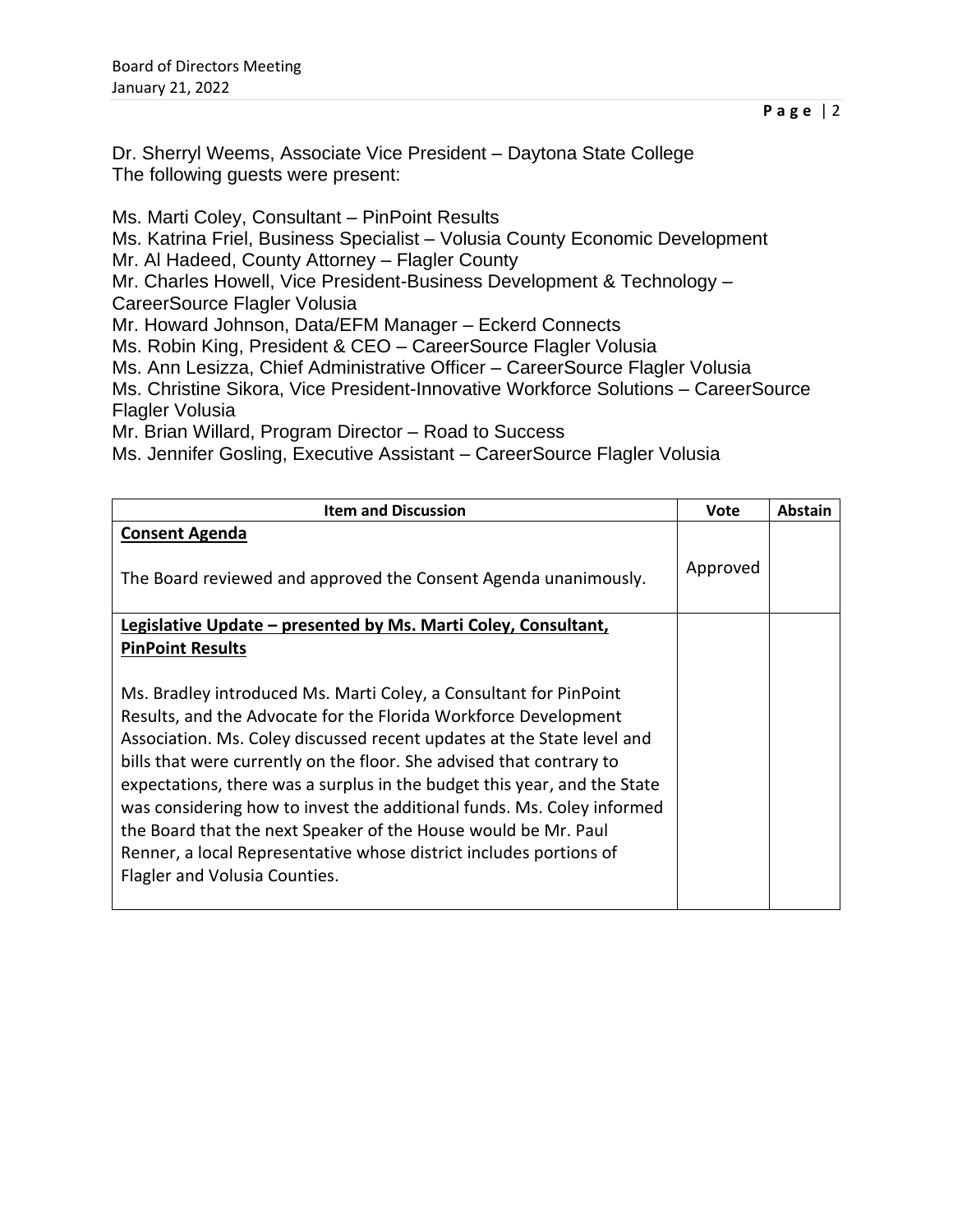| Sunshine Law - presented by Mr. Al Hadeed, County Attorney, Flagler                                                                                                                                                                                                                                                                                                                                                                                                                                                                                                                                                                                                                   |  |
|---------------------------------------------------------------------------------------------------------------------------------------------------------------------------------------------------------------------------------------------------------------------------------------------------------------------------------------------------------------------------------------------------------------------------------------------------------------------------------------------------------------------------------------------------------------------------------------------------------------------------------------------------------------------------------------|--|
|                                                                                                                                                                                                                                                                                                                                                                                                                                                                                                                                                                                                                                                                                       |  |
| <b>County</b>                                                                                                                                                                                                                                                                                                                                                                                                                                                                                                                                                                                                                                                                         |  |
| Ms. Bradley introduced the next speaker as Mr. Al Hadeed, the County<br>Attorney for Flagler County. Mr. Hadeed presented information on what<br>Florida Sunshine Law encompassed and common areas for<br>noncompliance. Ms. King advised that the PowerPoint presentation<br>would be added as an addendum to the Board Orientation.                                                                                                                                                                                                                                                                                                                                                 |  |
| <b>Chair's Comments</b>                                                                                                                                                                                                                                                                                                                                                                                                                                                                                                                                                                                                                                                               |  |
| Ms. Bradley thanked Ms. Coley and Mr. Hadeed for their presentations.<br>She asked if there were any comments from the Board. No comments<br>were made.                                                                                                                                                                                                                                                                                                                                                                                                                                                                                                                               |  |
| <b>President &amp; CEO's comments</b>                                                                                                                                                                                                                                                                                                                                                                                                                                                                                                                                                                                                                                                 |  |
| Ms. King advised that the invites for the next Alliance4 have been sent<br>and all Board members should have received one. She stated that the<br>event will be held on February 11 <sup>th</sup> at 7:30 am at the Daytona State                                                                                                                                                                                                                                                                                                                                                                                                                                                     |  |
| College Hosseini Center.                                                                                                                                                                                                                                                                                                                                                                                                                                                                                                                                                                                                                                                              |  |
| Ms. King reported on two recent requests for information from the<br>Department of Economic Opportunity. The first request was<br>information regarding when the Chief Executive Officers of the local<br>workforce boards began their roles. The second request was to<br>corroborate a spreadsheet of performance information with local data.<br>Ms. King advised that the information DEO provided on the spreadsheet<br>appears to have some fiscal inaccuracies and that CareerSource Flagler<br>Volusia will be providing them with supplemental data soon.                                                                                                                    |  |
| Ms. King reported that CareerSource Flagler Volusia continues to<br>uphold the goal of placing at least 227 individuals in training this year.<br>She advised there were 68 individuals with training scholarships and<br>109 On-the-Job training participants. Ms. King reported there has been<br>no response yet to the proposal submitted for the "Get There Faster"<br>grant; however, a new Truist grant was received in the amount of<br>\$20,000 in support of the Youth Employment and Training Initiative<br>(YETI) program. Ms. King noted that the REACH Act had some areas of<br>conflict with federal legislation, and the State is working to resolve<br>those issues. |  |